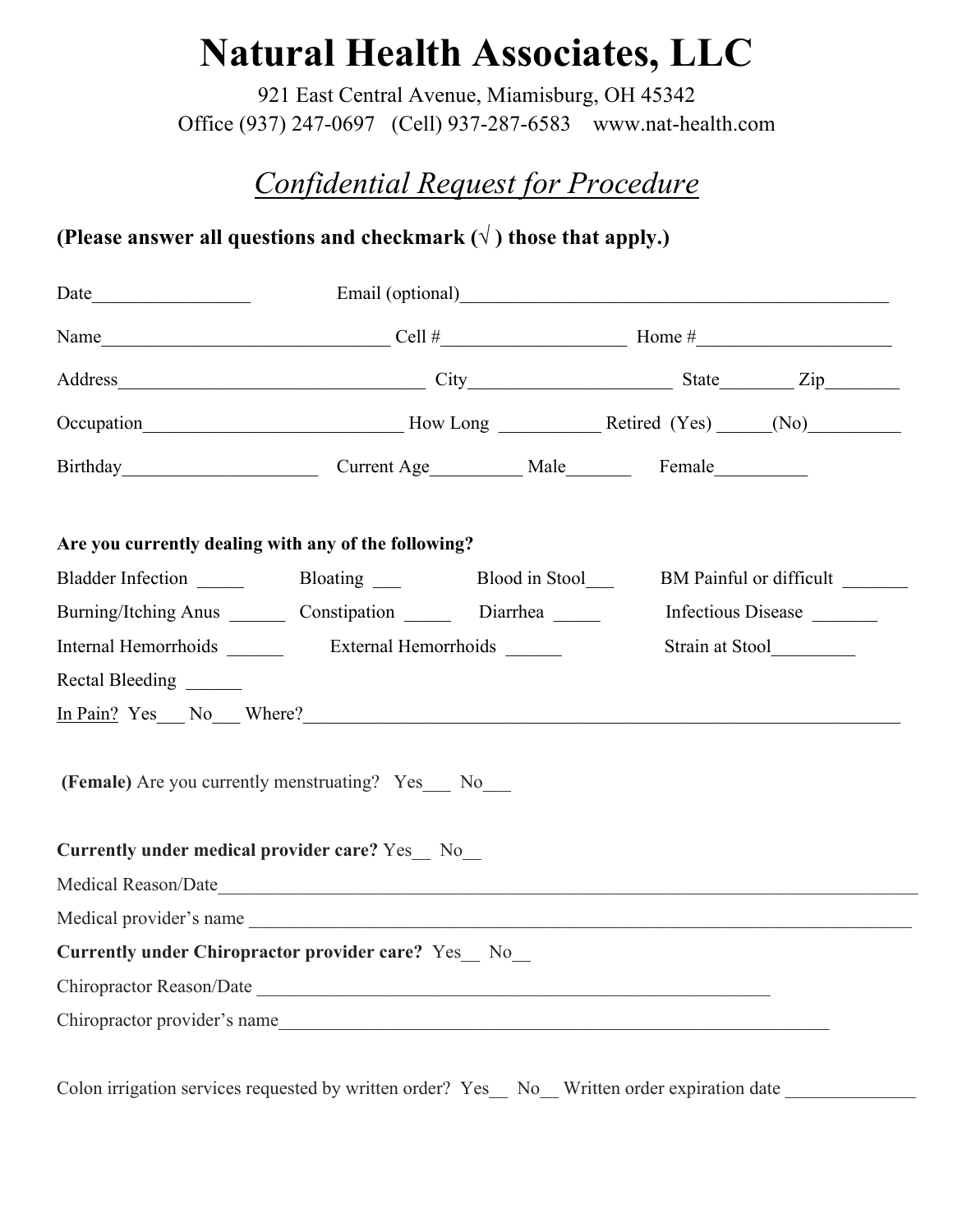## **Contra indications PAGE 2 OF 3**

### (**Please answer all questions and checkmark**  $(\sqrt{})$  those that apply.)

| Abdominal Hernia            | Date $\qquad \qquad$        | Fistula                                                 | Date |  |
|-----------------------------|-----------------------------|---------------------------------------------------------|------|--|
| Diverticulitis              | Date $\qquad \qquad \qquad$ | Fissure                                                 | Date |  |
| <b>Abdominal Surgery</b>    | Date                        | Hemorrhaging                                            | Date |  |
| Type_                       | Date $\qquad \qquad$        | Hemorrhoidectomy                                        | Date |  |
| Type_                       |                             | Type_                                                   | Date |  |
| Type                        | Date                        | <b>Intestinal Perforations</b>                          | Date |  |
|                             |                             | Lupus                                                   | Date |  |
| Abnormal Distension         | Date                        | Pregnant (Due Date)                                     |      |  |
| <b>Acute Liver Failure</b>  |                             | Rectal/Colon Surgery                                    |      |  |
| Anemia                      | Date                        | Type                                                    | Date |  |
| Aneurysm                    |                             | Type Type                                               | Date |  |
| Type_                       | Date $\qquad \qquad$        | Renal Insufficiencies                                   | Date |  |
| Type_                       | Date $\qquad \qquad$        |                                                         |      |  |
| Type                        | Date                        | Have you taken / are you now taking any medication that |      |  |
|                             |                             | <b>Weakens the intestinal walls</b> ? Yes No            |      |  |
| Carcinoma of the Colon Date |                             | Name                                                    |      |  |
| Crohns Disease              | Date                        | <b>Used For</b>                                         |      |  |
| Colitis                     | Date                        | Example: Linzess, Datril, Nexium, Prevacid              |      |  |
| Dialysis Patient            | Date                        | Prilosec, Protonix, Tagamet, Pepcid, Zantac             |      |  |
|                             |                             | Tylenol, Panadol,                                       |      |  |

#### **Taking Medications (Please list below)**

| Name     |                                                           |  |  |  |
|----------|-----------------------------------------------------------|--|--|--|
| Used For |                                                           |  |  |  |
|          | Taking Herbal supplements or vitamins (Please list below) |  |  |  |
| Name     |                                                           |  |  |  |
| Used For |                                                           |  |  |  |

## **Statement**

I have not been diagnosed with any contraindications for colon irrigation. When requested to, I will bring with me all prescription drugs and all natural remedies I am now or have been taking recently. If necessary, I will bring a relative or friend to assist me with a wheelchair, mounting and dismounting, and such tasks as dressing, undressing, and inserting the disposable rectal tube during the colon hydrotherapy sessions. I am aware that colon hydro therapists do not claim to cure or treat any condition or disease, are not physicians and therefore, do not insert rectal irrigation an enema devices, nor do they diagnose or prescribe drugs or issue medical orders for health services. I am aware that adverse events: such as perforation, injury and illness have been alleged and claimed with the use of colon irrigation and enemas devices and that I am responsible for my own insertion. If I experience resistance during the insertion, I will immediately stop my colon irrigation session. If during the session I experience discomfort or pain, I am responsible for immediately stopping my session.

#### CLIENT SIGNATURE **Date**

(For parent-dependent clients 18 and under, the signature and attendance of the parent or guardian is required for colon hydrotherapy services. A permission form must be signed.

I have reviewed this form with my client. The physician/chiropractor's written order for each procedure is attached. Therapist Signature  $\Box$